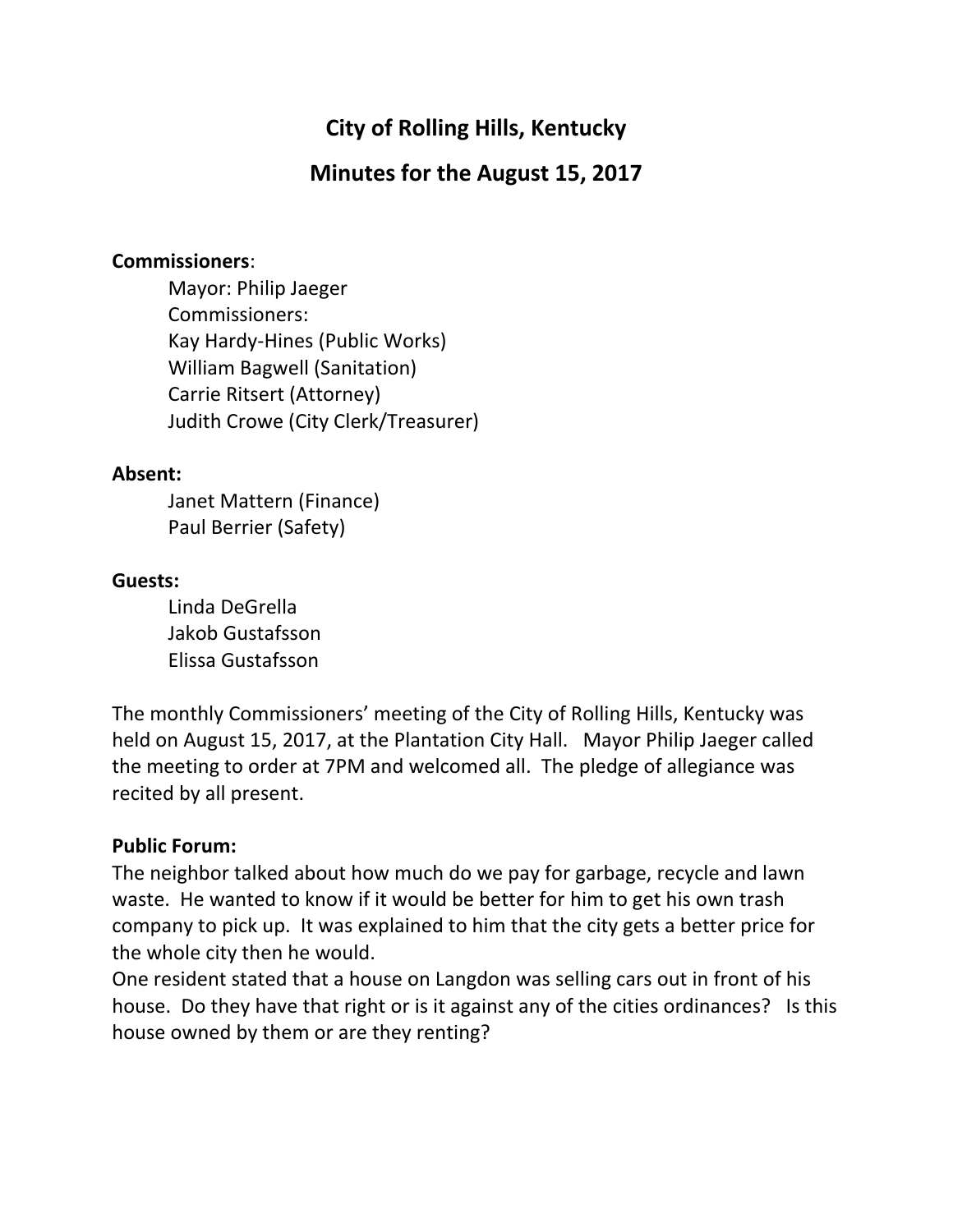#### **Minutes of the Previous Meeting:**

Motion: Kay Hardy-Hines approved the minutes. Seconded: William Bagwell All approved the minutes that were read.

#### **Treasurer's Report:**

Motion: William Bagwell Seconded: Kay Hardy-Hines Motion carried to accept the Treasurer's report. Janet Mattern was absent but she made available the balances of the checking accounts to the City Clerk. The checkbook was made available for attendees to review.

#### **Municipal Orders:**

Judith Crowe read the municipal orders. Motion: Kay Hardy-Hines Seconded: William Bagwell Motion carried to accept the Municipal Orders.

## **City Attorney:**

Carrie stated that the Mayor needs to send the advertisement for bids to the CJ for getting bids for the street sign project. The bids should be back and at the next meeting they would be opened and select who would be getting the job. She is still waiting for the Interlocal with Meadow Vale to be approved by the KY SOS.

HB 246 aka Garbage Suit will be having their final arguments on 8/28/2017 in Franklin Circuit Court. Maybe results at the next meeting,

Carrie will look over the materials that Judy sent her about the Alcohol tax. Tree ordinance – the city can call Metro Call at 311 to register a dead tree. The city has some guidelines that regulates all small cities about dead trees. Windy Hills has a tree board.

Vacant Property Ordinance – what does the city want to accomplish with it. Check with other cities that may have an ordinance that can be adopted to our city's needs. Do you want to have fines? How is the property be kept up? Is the property being a nuisance to the city?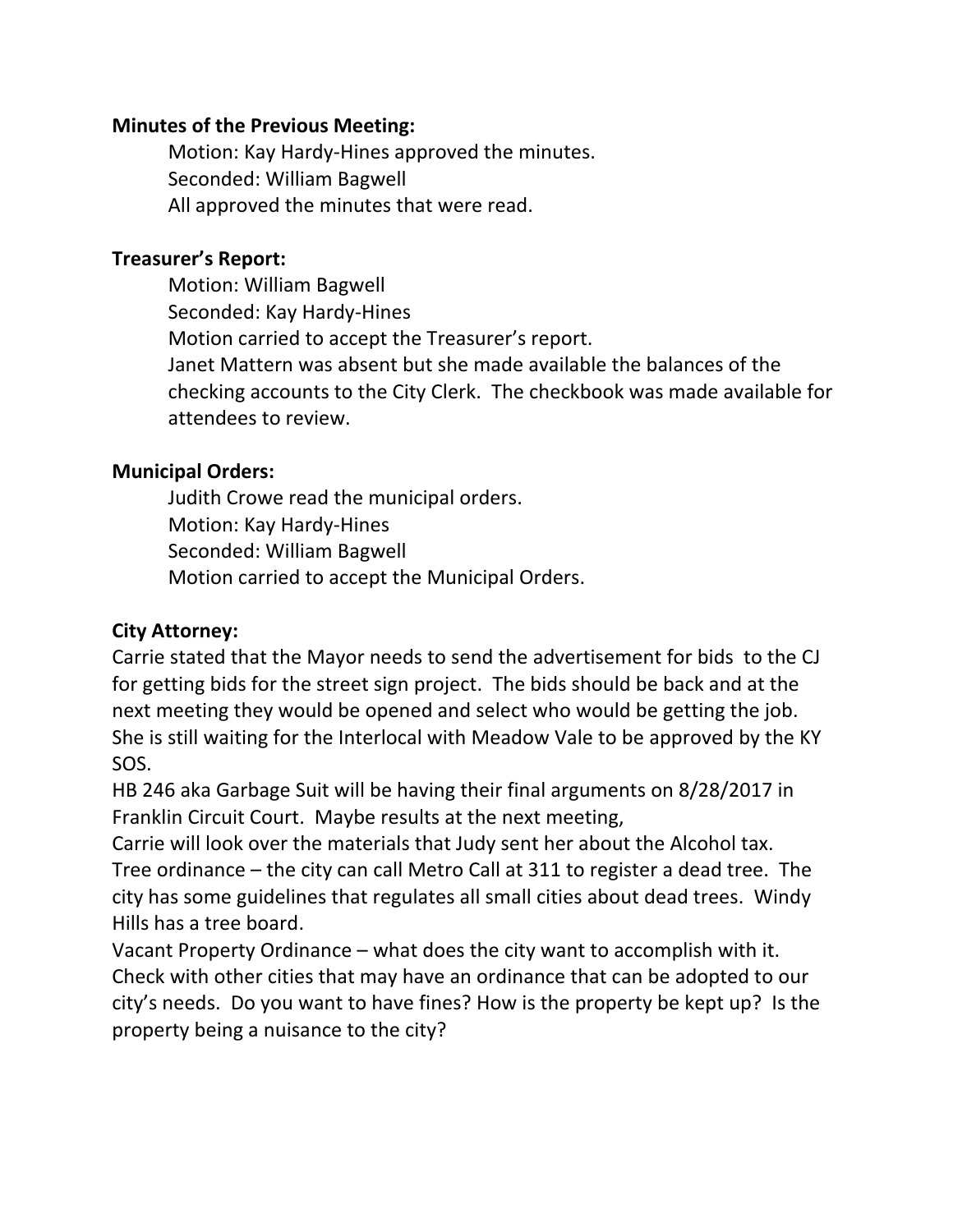#### **Safety:**

Paul Berrier was absent.

### **Sanitation:**

William Bagwell gave his report. The only misses that he stated were yard waste. He stated that they were missed because they are in cans that have lids on them and they will not get off the truck to see what is in the cans. He recommended that the cans be put out with no lids or mark your cans **YARD WASTE.**

## **Public Works:**

Kay Hardy-Hines gave her report. She stated that 15 of the light poles in the city need to be painted. L G & E contract to have them painted, they will try to get at least 6 poles done by October 1, as that is their deadline to paint. Kay is meeting with a gentlemen from L G & E on Wednesday, August 16 to see about having additional lights put in the median on Aylesbury.

Kay would like to have all the endcaps painted this fall. She will ask David Ruhl about doing this, as he had done it before. Bill Bagwell stated that he would if David didn't want too.

Kay will get prices of having Aylesbury paved on both sides and filing in the post holes around the city. She will call as see about maybe spraying the streets, using black tar in bad cracks, to see if this will hold the city streets over for a few years. Kay will talk with Al's Lawn Care for the winter contract. She will have a draft at the next meeting to discuss it.

Kay would like to set up a development plan for the shopping center. She would like the city to draw up some plans that they need to follow, trucks using the right entrance, trash in the parking lots, parking in the back of the shopping center, and etc. If there is anything else that should be put into the plan, bring it to the next meeting.

## **Old Business:**

Code Enforcement – It was discussed that the city is in need of one now. The Mayor has received several resumes and he is willing to talk with them.

Kay Hardy-Hines made a motion to hire a Code Enforcement Officer and he would be on a month to month bases at the same rate of \$20.00 per hour/no more than \$400.00 per month.

William Bagwell seconded the motion.